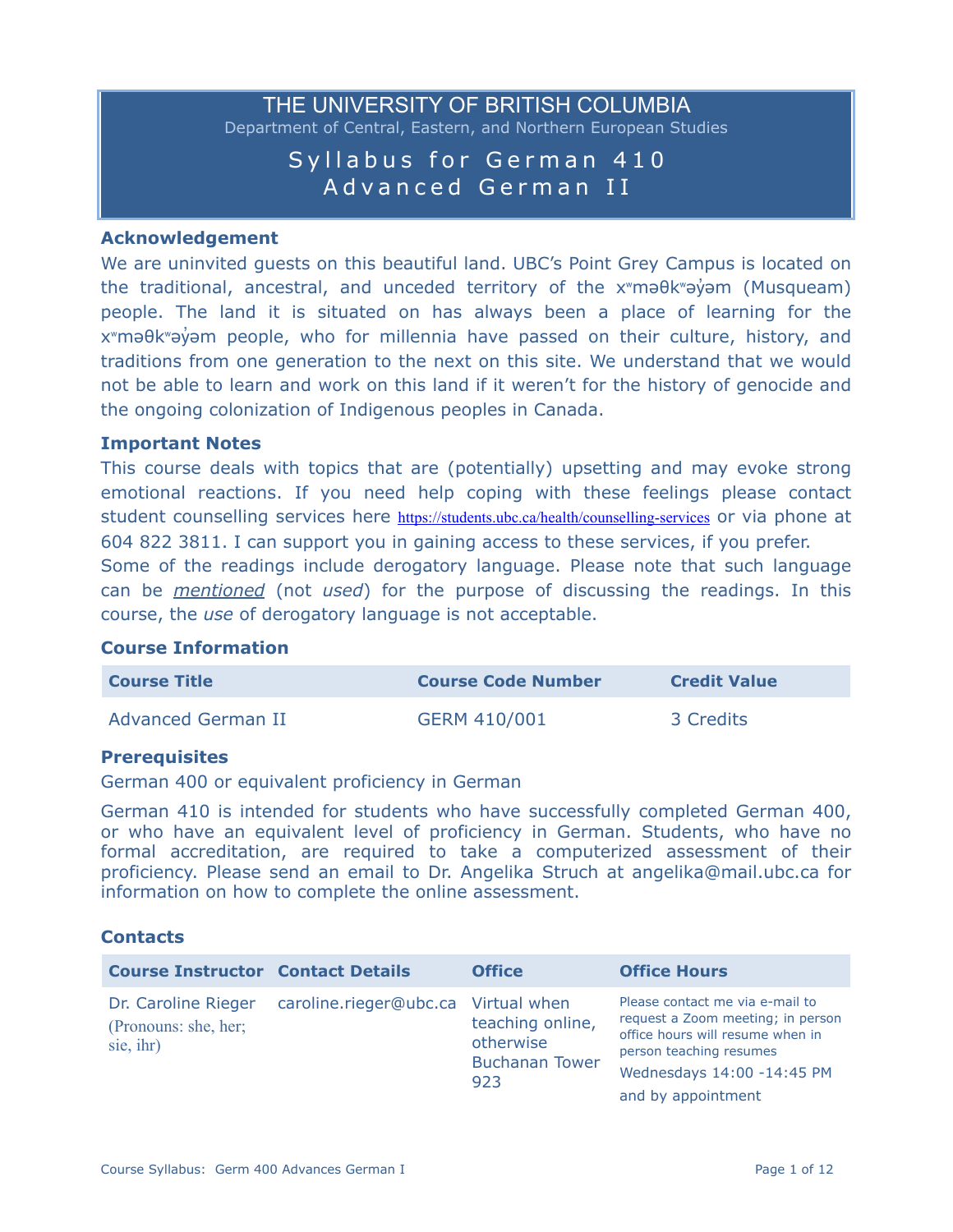Please note that the instructor usually answer e-mails once a day, typically before ten a.m., and on weekdays only. Comprehension questions will be answered in class, (before or after class if time allows), in the office, or in the virtual "office" (via Zoom), not via e-mail. Thank you for understanding.

#### **Meeting Times and Place**

410/001 Monday, Wednesday 15:00 – 16:30 on Zoom (first two weeks)

Buchanan Tower 997

## **Course Structure and Learning Activities**

This course is taught in German and emphasizes the responsibility of students for their own learning. At its core are active learning activities, such as pair, small group and whole class discussions, as well as individual, pair, and small group interactive learning activities, this will occasionally include translations. Lecturing is kept to a minimum and will mostly entail explanations on structural aspects of the German language (grammar). Homework assignments will include weekly readings and weekly writings, including reflections on your learning progress.

Learning another language is the development of a skill, not the acquisition of a body of knowledge. It can be compared with learning to play a musical instrument in an orchestra. You begin with the very basics and through study and practice you advance to ever more complex music. The key expression is meaningful practice, especially in tune with other orchestra members, or learning by working collaboratively with others, and therefore this course is designed to allow you to take an active part in each class, to hear, respond to, read, and speak a lot of German. In class, we frequently engage in pair and group work as this maximizes your opportunities to practice your language skills.

The quality of the education you receive as well as your ultimate performance in this course will depend on the amount and quality of your own effort (including the frequency and quality of your work outside of the classroom). The class will complement, but not replace your independent reading, practicing and studying.

## **Learning Outcomes**

With regular attendance, preparation, active participation, and completion of every assignment, you will increase your vocabulary and improve your reading and writing skills as well as listening skills and your fluency. In particular you will be able to:

- 1.understand and critically reflect the main ideas and details of a large variety of complex texts in German on both concrete and abstract topics;
- 2.critically discuss and assess current topics that are of relevance to people in German-speaking regions as well as around the world;
- 3.interact with a high degree of fluency and spontaneity with your peers and other speakers of German about current topics and your area of expertise;
- 4.write clearly on a wide range of subjects, including current, controversial, cultural, inter- and transcultural issues;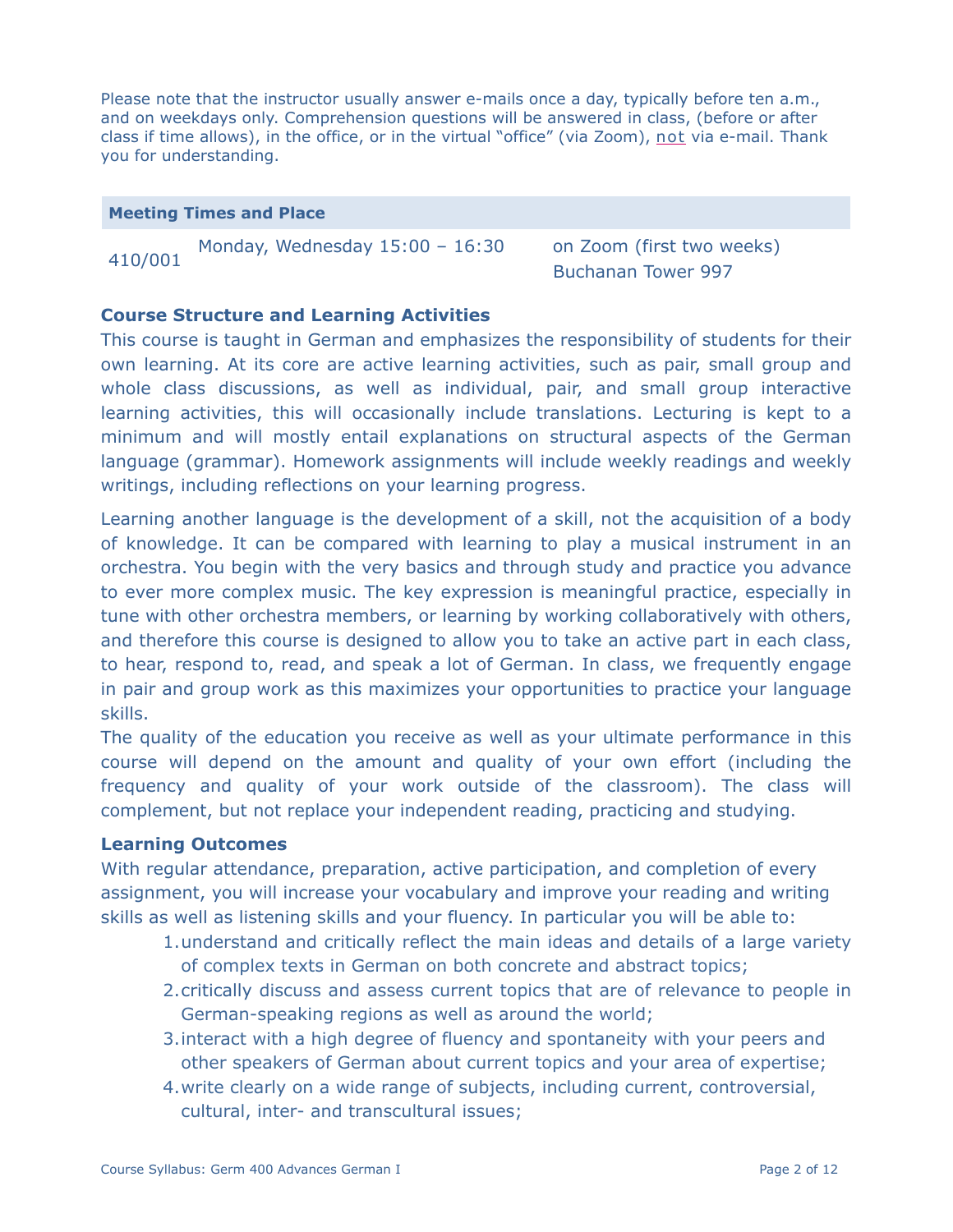5.critically reflect on and articulate your progress as an advanced learner of German.

## **Learning Materials**

All materials will be available online. Students who wish to purchase a grammar book can ask for recommendations.

#### **Assessments of Learning: Overview and Details**

| Active participation                             | 20%        |
|--------------------------------------------------|------------|
| Weekly mini summaries                            | <b>25%</b> |
| Language Learning Journal (incl. small projects) | 45%        |
| Presentation                                     | 10%        |

## **Active participation (20%)** addresses LO 1, 2, 3, 4

Regular and punctual attendance (with your learning materials, notes and questions), preparation and active participation are expected. Active participation includes initiative taking, willingness to communicate, volunteering answers, asking questions, contributing to pair and group work, and being supportive of others. Students are graded on a five-point scale as outlined in the following table.

| <b>Mark</b>    | <b>Category</b> | <b>Participation Criteria</b>                                                                                                                                                                                                                                          |
|----------------|-----------------|------------------------------------------------------------------------------------------------------------------------------------------------------------------------------------------------------------------------------------------------------------------------|
| $\overline{5}$ | Outstanding     | Continually encouraging and supportive of others. Continuously engaged in classroom<br>activities. Active leadership role in class. Volunteers information and facilitates the<br>learning of others. Punctual and complete attendance. Excellent attitude and effort. |
| $\overline{4}$ | Very Good       | Demonstrates leadership and active support with peers. Consistent and<br>punctual attendance. Positive attitude and high level of effort.                                                                                                                              |
| 3              | Adequate        | Works well with others, willing to contribute toward class discussion.<br>Occasionally late and/or absent. Satisfactory effort and attitude.                                                                                                                           |
| $\overline{2}$ | <b>Minimal</b>  | Only occasional contribution given during class. Frequently late and/or absent.<br>Motivation and initiative low. Minimal effort.                                                                                                                                      |
| $0 - 1$        | Poor            | Little to no contribution during class. Poor punctuality and attendance record.<br>Attitude, participation and effort do not meet acceptable standard.                                                                                                                 |

## **Regular mini summaries** (see schedule) **(25%)** addresses LO 1, 2, 4

Having completed the reading for the following week or the viewing of the assigned video clip or movie, you write a very short text of three to five connected sentences communicating the ca. three main ideas of the reading/viewing. This assignment promotes a deep, interactive engagement with the read or viewed content, it increases your comprehension, your ability to identify principle ideas within a German discourse, and your writing skills. Mini summaries are due each week on Friday or Saturday afternoon, no later than 6 pm (see schedule).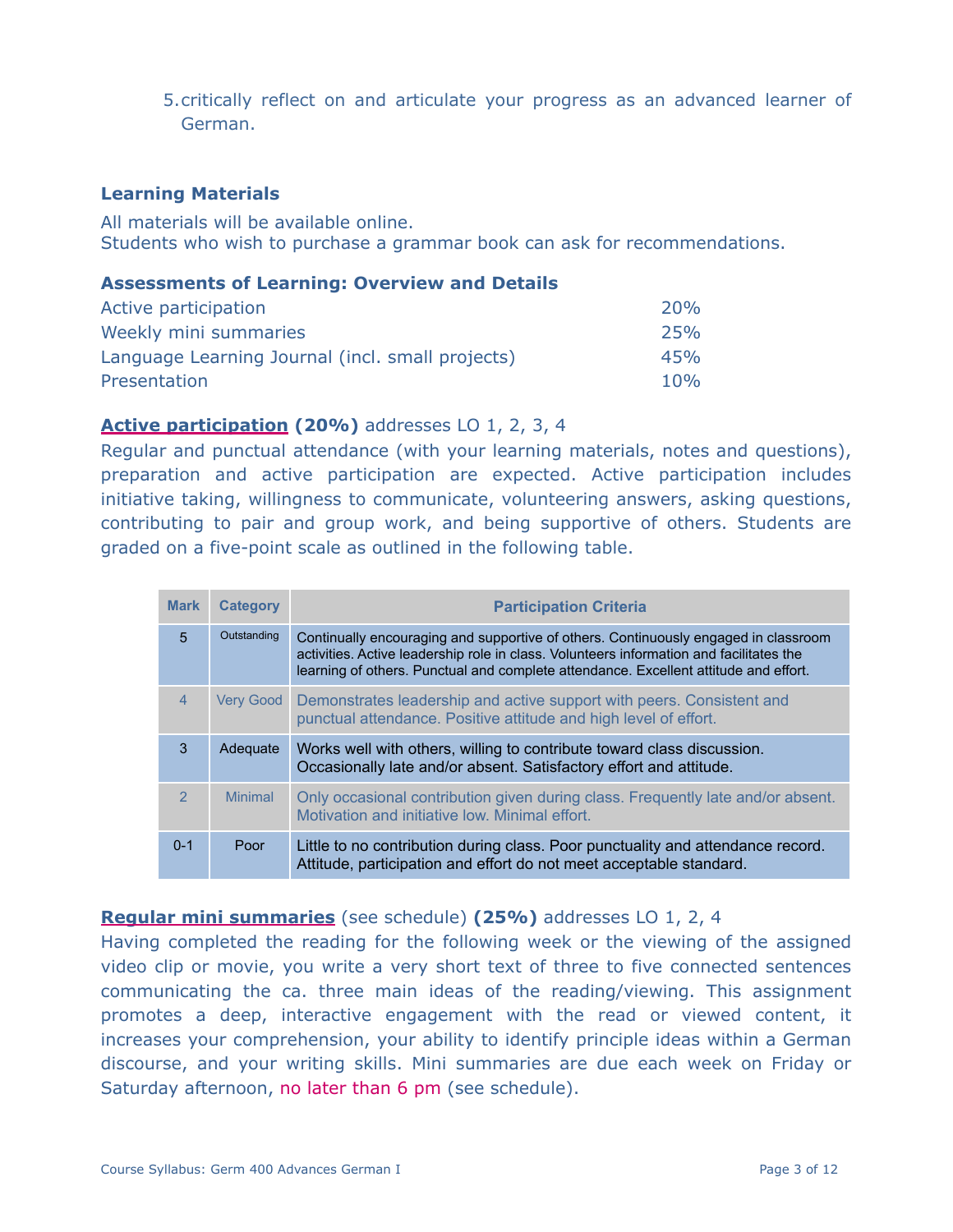For punctual submission of your mini summary you will receive 0.5 mark out of five; you will receive up to 1.5/5 for relevant content; and up to 2/5 for language use (1 mark for comprehensibility and 1 mark for accuracy) and up to 0.5/5 for coherence and cohesion.

**Language Learning Journal and small projects (45%)** addresses LO 1, 2, 4, 5

The grading will be distributed as follows:

25% average of in term entries

8% final reflective entry

12% for the final version of the journal

The objective of the Language Learning Journal is to improve your German writing skills and active vocabulary. Furthermore, it will give you the opportunity to critically reflect on your personal language acquisition process, your development of cultural awareness, and to develop your thoughts and opinions about your experiences with the German language. Start out by thinking about and verbalizing your own learning goals. This will consist of the **first entry** in your journal that is due no later than January 14, 2021 and be about 250 words in length. Briefly describe your current German language abilities and define what your specific learning goals are, what you would like to be able to do in April when this class ends. It is important for your learning progress that these personal learning goals not be vague, i.e. not increase vocabulary, but increase vocabulary in a certain topic area such as outdoor activities, biology, film and theatre etc.; not increase comprehension, but follow the German news, understand podcasts on music, on societal matters, on racism etc. If accuracy and German structures are important to you, mention which ones in particular you want to master, for example passive voice, indirect speech, accurate usage of tenses, word order in longer, complex sentences etc.

For all your other entries  $-$  the second one will refer to week 2, 3, and 4; the third to week 5, 6, and 7 and so on  $-$  you will write about your German language acquisition and learning during those weeks in and out of the classroom. When you focus on your language acquisition, you are encouraged to 1) briefly describe the experience and the interaction, 2) record any specific words or phrases or grammar needed, especially if it is still (fairly) new to you, 3) record any new words or phrases (heard and read) in a vocabulary section of your journal, 4) identify gaps in your language, look up words or phrases that would have facilitated communication or comprehension and record them in your vocabulary section of your journal, 5) explain whether the communication/ project was successful (i.e., "Did you achieve what you set out to?") and whether there was any new cultural learning involved, and 6) set/adjust personal learning goals (i.e., identify and tackle common errors, set targets for speaking more often and in more varied places, strive to activate new vocabulary (even using Quizlet), use more complex sentences, ask more questions, etc.). Please note that your vocabulary list will not be submitted to your instructor on a regular basis, only at the end of the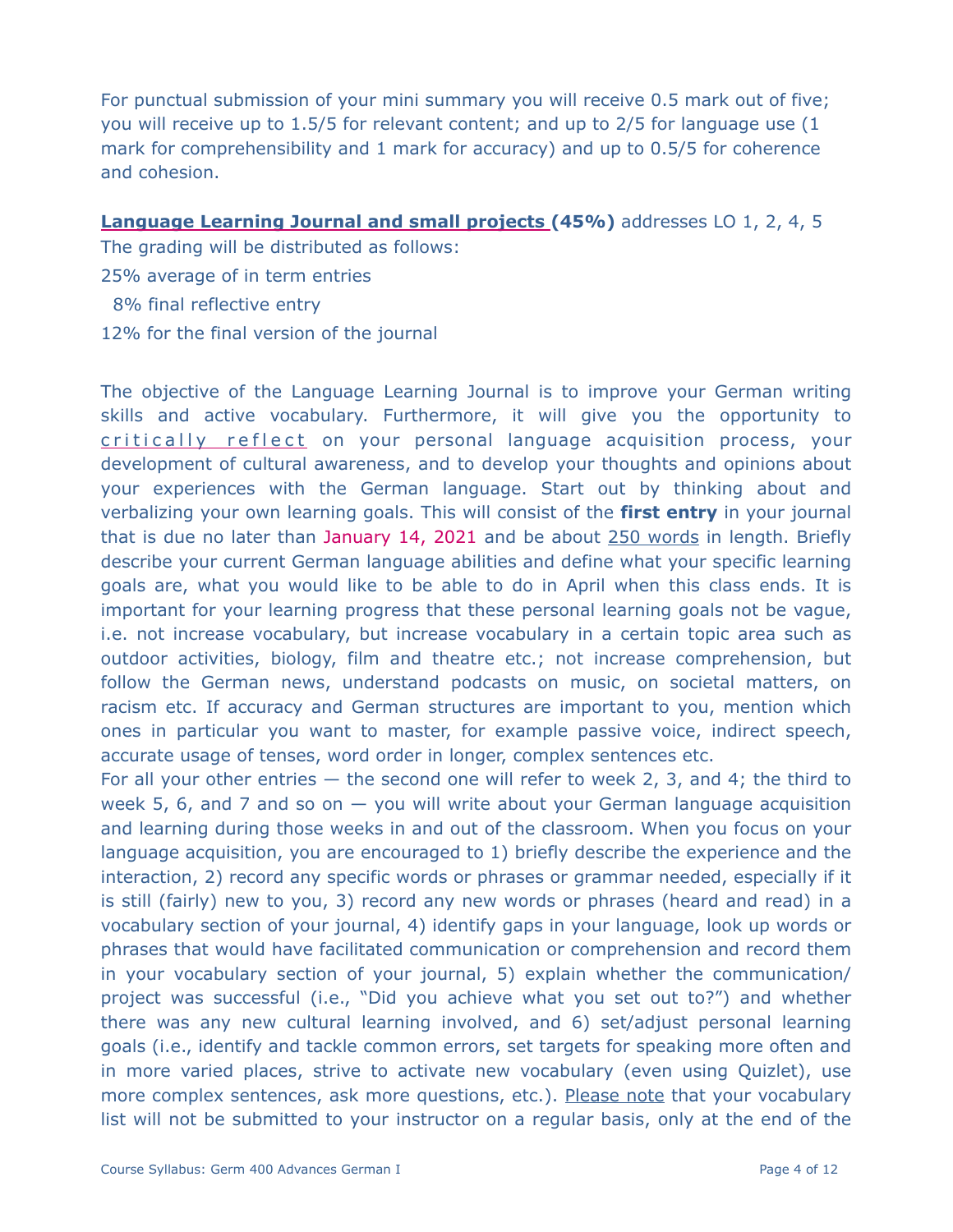term when you submit the entire journal (see below) you will also submit your vocabulary list.

This assignment will provide feedback about your learning progress to the instructor and aids in designing customized tasks. In addition to writing about the learning as it relates to assignments directly related to GERM 410, you have to include thoughts and details on two personal small German projects per every 21 days. Examples of such projects are: reading a German short story, reading a longer German news or science/ scholarly report, watching a German movie, having a long conversation in German with someone who is not a classmate, participating in a German online chat, learning a German song, going to a German play, etc. What matters is that you do a variety of activities that are not directly linked to any German class that you take, but will support you in reaching your personal learning goals. You will write at least one 300-word entry every week and hand in the language learning journal every three weeks electronically as a **pdf file** every third Friday, no later than 6 pm; **triple-spaced** (see schedule). By writing frequently, you will develop more fluency in your German writing skills. Your journal will be graded on the breadth and depth of your reflections, accuracy, complexity, overall comprehensibility, as well as completeness of the assignments. It will be returned to you with problem areas marked, but not corrected. You are encouraged to correct your entries for the final submission of the entire journal (see below).

At the end of the term, you will write one final ca. 1000-word entry reflecting on the process of keeping a journal, including the creation of and reflection on at least eight small projects, and how all of it has supported your own learning goals. A pdf copy of the entire journal is due April 20, 2022 no later than 11 pm.

In accordance with the University regulations on cheating and plagiarism, students must write and correct all journal entries **independently** ; that is, without the help of another person. Of course students are encouraged to collaborate and interact with peers (and other German-using individuals in their circle) and are encouraged to include reflections on collaborative activities in their journal entries.

Grading criteria for your journal entries are posted on Canvas.

# **Presentation (10%)** addresses LO 1, 2, 3

On our second last day of classes, April 4, 2022, you will give a presentation (ca. 15 minutes in length, including q&a) on any topic that is relevant to your own studies (major) or your future profession.

You will demonstrate that you are able to present/speak freely and answer your peers' and your instructor's questions about your chosen topic in German.

Your presentation will be graded for content (relevance, evidence-based knowledge) 2/5; German language usage 1/5; structure and organization 1/5; presentation style 1/5.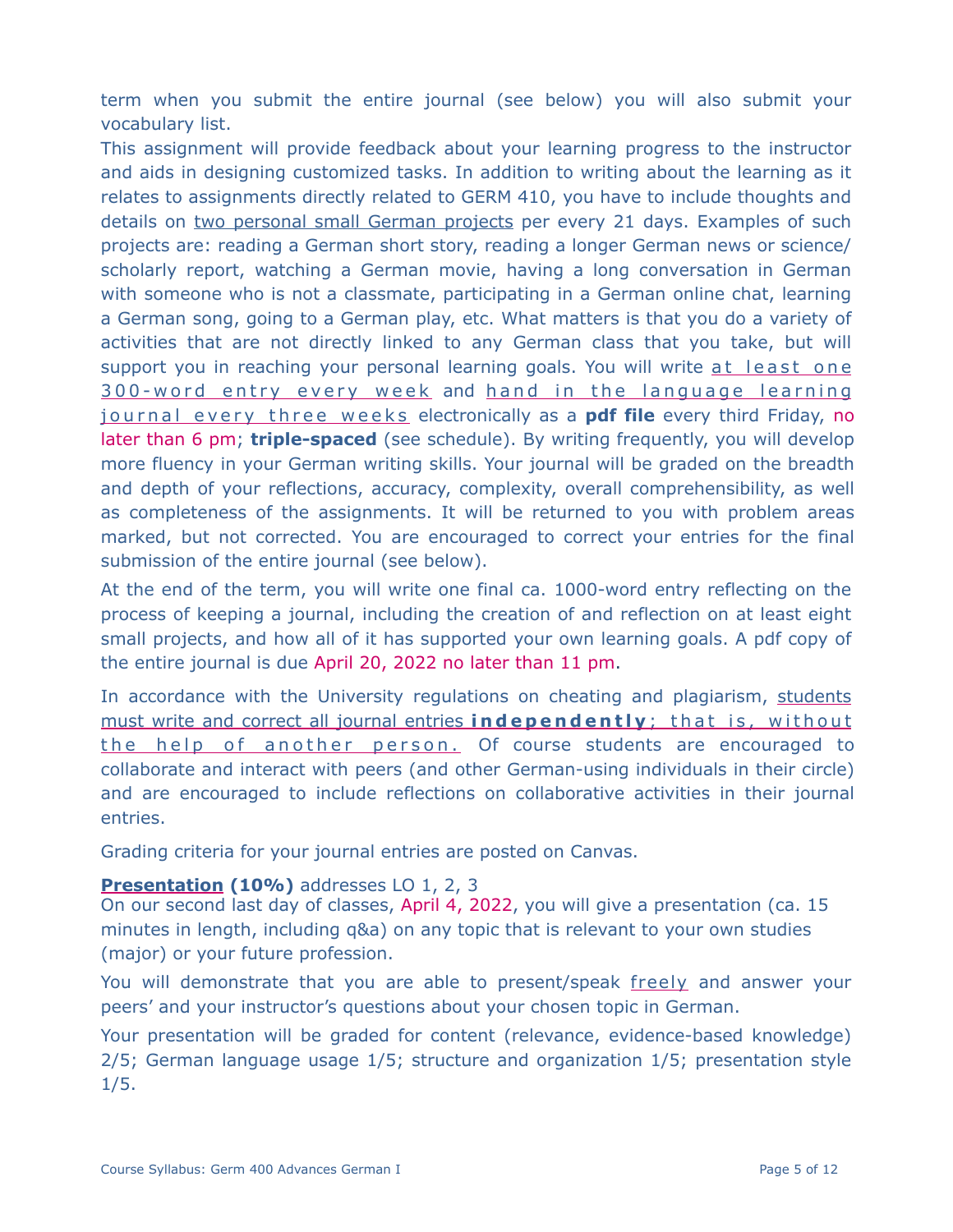# **General Evaluation Criteria**

The assignments, should demonstrate your understanding of the course materials through synthesis and application. The grading criteria are consistent with the criteria established by the Faculty of Arts.

| $90-100\% = A+$ | $76 - 79\% = B +$ | $64 - 67\% = C +$ | $50 - 54\% = D$ |
|-----------------|-------------------|-------------------|-----------------|
| $85 - 89\% = A$ | $72 - 75\% = B$   | $60 - 63\% = C$   | $00 - 49\% = F$ |
| $80 - 84\% = A$ | $68 - 71\% = B$   | $55 - 59\% = C$   |                 |

What follows is the provisional, incomplete course schedule. Readings should be completed **no later than** the date indicated on the course schedule. Any changes to this schedule will be announced on Canvas.

# Schedule of Topics

| Date, Topic                          | <b>Reading</b>                                                                                  | Assignment due                             |
|--------------------------------------|-------------------------------------------------------------------------------------------------|--------------------------------------------|
|                                      |                                                                                                 | Please submit all<br>assignments via email |
| JAN 10: Willkommen und<br>Einführung | Kursbeschreibung                                                                                |                                            |
| JAN 12: Klimawandel                  | Statt lesen, dieses Video<br>anschauen: https://<br>www.youtube.com/watch?<br>$v = oJ1zm65u-ck$ |                                            |
| <b>JAN 14</b>                        |                                                                                                 | Journal 1: Meine Lernziele<br>before 6 PM  |

50-Minuten Video: Klimawandel - Was die Wissenschaft wirklich weiß (...und was nicht) . WDR Doku 2021. https://www.youtube.com/watch?v=oJ1zm65u-ck

| Date, Topic                | Reading                                                                                     | Assignment due           |
|----------------------------|---------------------------------------------------------------------------------------------|--------------------------|
| JAN 15: Klimawandel        | Statt lesen, dieses Video<br>anschauen: https://<br>www.youtube.com/watch?<br>v=bCvUwnIdgBI | Mini Summary before 6 PM |
| <b>JAN 17: Klimawandel</b> |                                                                                             |                          |
| <b>JAN 19: Klimawandel</b> |                                                                                             |                          |

50-Minuten Video: Klimawandel - Was wir tatsächlich tun können. WDR Doku 2021. https://www.youtube.com/watch?v=bCvUwnIdqBI

| Date, Topic         | <b>Reading</b>                  | Assignment due           |
|---------------------|---------------------------------|--------------------------|
| JAN 22: Klimawandel | https://www.fluter.de/<br>weber | Mini Summary before 6 PM |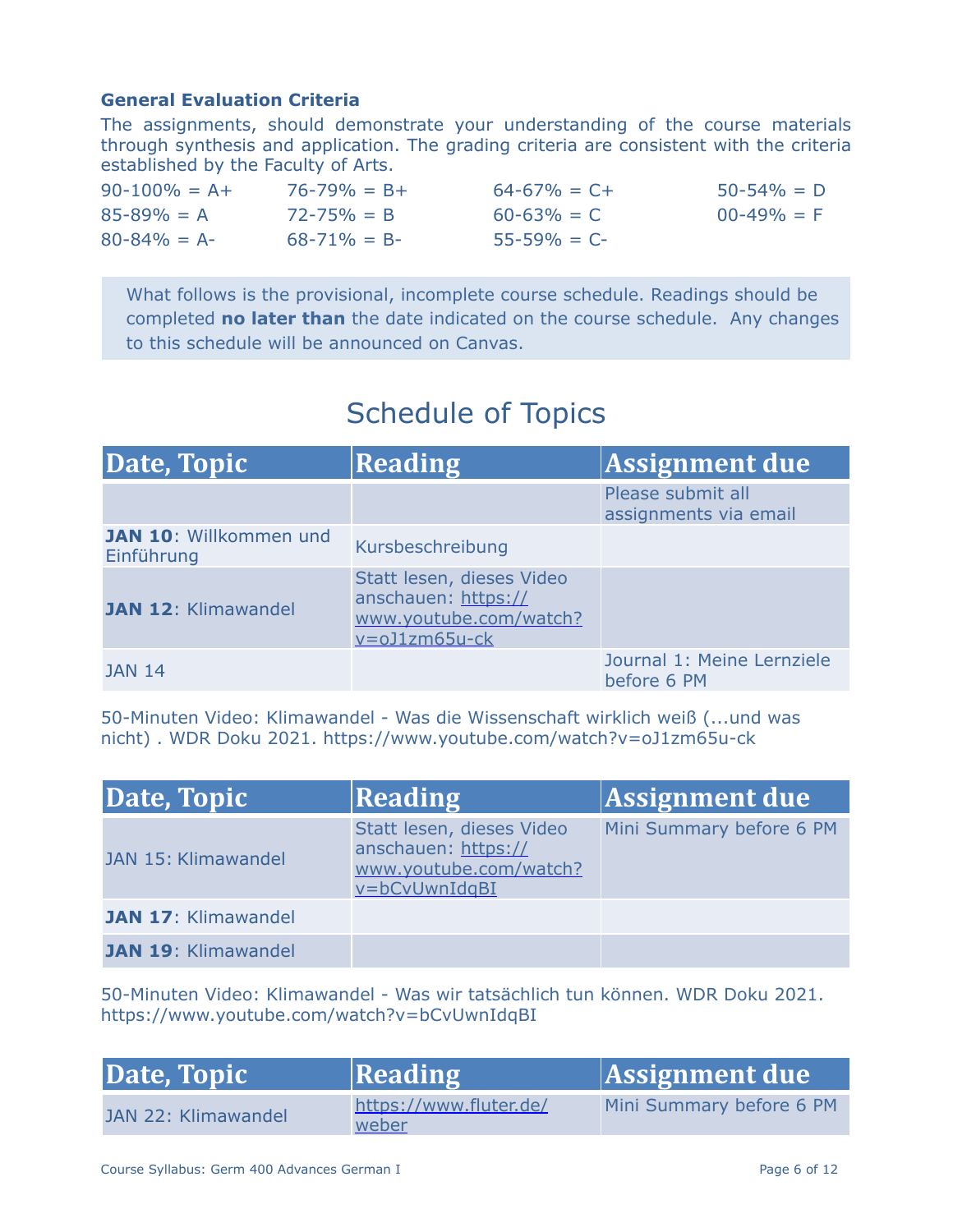| Date, Topic                                          | Reading                                                  | Assignment due                                                 |
|------------------------------------------------------|----------------------------------------------------------|----------------------------------------------------------------|
| <b>JAN 24: Klimawandel</b>                           | In class Video:<br>Klimawandel: Das ist jetzt<br>zu tun! |                                                                |
| JAN 26: Klimawandel,<br>Ökologie der Gegenseitigkeit |                                                          |                                                                |
| <b>JAN 29</b>                                        |                                                          | Journal 2: 10. bis 28.<br>(before 6 PM)<br>Januar <sup>1</sup> |

Geyer, Oliver (2020). "Wir brauchen eine neue ökologische Lebenskunst". *Fluter.*  https://www.fluter.de/weber

| Date, Topic                                          | Reading                    | Assignment due                                                  |
|------------------------------------------------------|----------------------------|-----------------------------------------------------------------|
| JAN 31: Klimawandel,<br>Ökologie der Gegenseitigkeit |                            |                                                                 |
| FEB 1: Thema                                         | Erstspracherwerb Seite 1-4 | Mini Summary on the<br>chapter Der Behaviorismus<br>before 6 PM |
| FEB 2: Erstspracherwerb                              |                            |                                                                 |
| FEB 7: Erstspracherwerb                              |                            |                                                                 |
| FEB 9: Erstspracherwerb                              |                            |                                                                 |

Rieger, Caroline (2011). Erstspracherwerb: Die wichtigsten Theorien des Erstspracherwerbs. *Manuskript*.

| Date, Topic                    | Reading                                                                            | Assignment due                                       |
|--------------------------------|------------------------------------------------------------------------------------|------------------------------------------------------|
| FEB 12: Erstspracherwerb       | Erstspracherwerb: Interakti Mini Summary before 6 PM<br>onismus Seite 13-16 (oben) |                                                      |
| FEB 14: Erstspracherwerb<br>ma |                                                                                    |                                                      |
| FEB 16: Erstspracherwerb       |                                                                                    |                                                      |
| <b>FEB 19</b>                  |                                                                                    | Journal 3: 31. Januar bis<br>19. Februar before 6 PM |

Rieger, Caroline (2011). Erstspracherwerb: Die wichtigsten Theorien des Erstspracherwerbs. *Manuskript*.

| Date, Topic         | Reading                                   | Assignment due           |
|---------------------|-------------------------------------------|--------------------------|
| FEB 21-25           | <b>READING BREAK</b>                      |                          |
| FEB 26: Bäume       | Freundschaften & Die<br>Sprache der Bäume | Mini Summary before 6 PM |
| FEB 28: Bäume       |                                           |                          |
| <b>MAR 2: Bäume</b> |                                           |                          |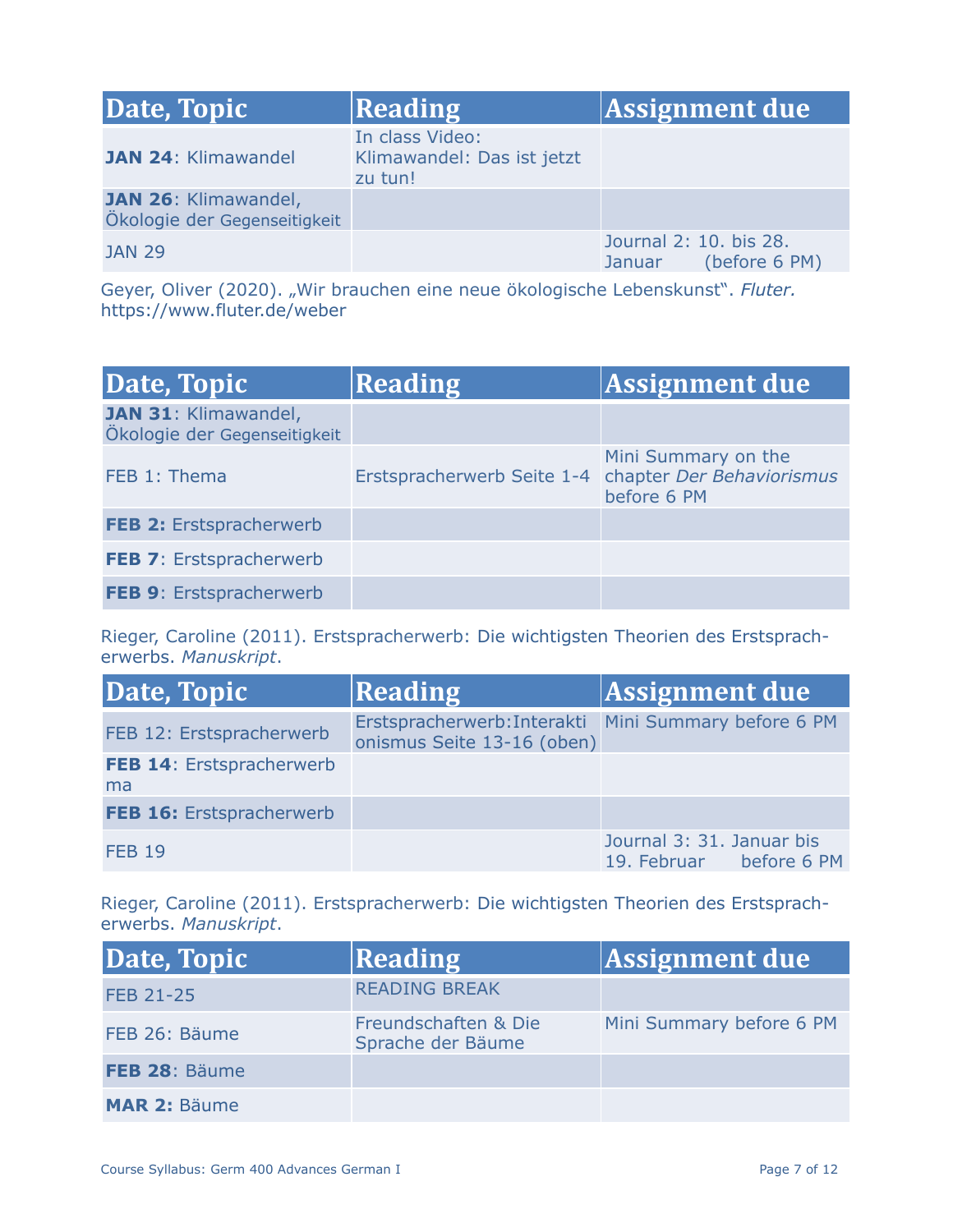Peter Wohlleben. Freundschaften & Die Sprache der Bäume, in: Das geheime Leben der Bäume, Seite 7-13; 14-20.

| Date, Topic          | <b>Reading</b> | Assignment due           |
|----------------------|----------------|--------------------------|
| MAR 5: Gender        | Tba            | Mini Summary before 6 PM |
| <b>MAR 7: Gender</b> |                |                          |
| <b>MAR 9: Gender</b> |                |                          |

| Date, Topic           | Reading | Assignment due                                     |
|-----------------------|---------|----------------------------------------------------|
| MAR 12: Gender        | Tba     | Mini Summary before 6 PM                           |
| <b>MAR 14: Gender</b> |         |                                                    |
| <b>MAR 16: Gender</b> |         |                                                    |
| <b>MAR 18</b>         |         | Journal 4: 28. Februar bis<br>18. März before 6 PM |

| Date, Topic                                           | Reading                                                                           | Assignment due |
|-------------------------------------------------------|-----------------------------------------------------------------------------------|----------------|
| MAR 19: Literatur<br>(Geschichten über Berlin)        | Wladimir Kaminski. Ich bin Mini Summary before 6 PM<br>kein Berliner. Seite 9-16. |                |
| <b>MAR 21: Literatur</b><br>(Geschichten über Berlin) |                                                                                   |                |
| <b>MAR 23: Literatur</b><br>(Geschichten über Berlin) |                                                                                   |                |

Wladimir Kaminski. Ich bin kein Berliner. Goldmann Verlag.

| Date, Topic                             | <b>Reading</b>                           | Assignment due           |
|-----------------------------------------|------------------------------------------|--------------------------|
| MAR 26: Literatur<br>(Holocaust)        | Ruth Klüger. weiter leben.<br>Seite 9-14 | Mini Summary before 6 PM |
| <b>MAR 28: Literatur</b><br>(Holocaust) |                                          |                          |
| <b>MAR 30: Literatur</b><br>(Holocaust) |                                          |                          |

Ruth Klüger. Auszug aus: Erster Teil. Wien, in *weiter leben: Eine Jugend*, Seite 9-14.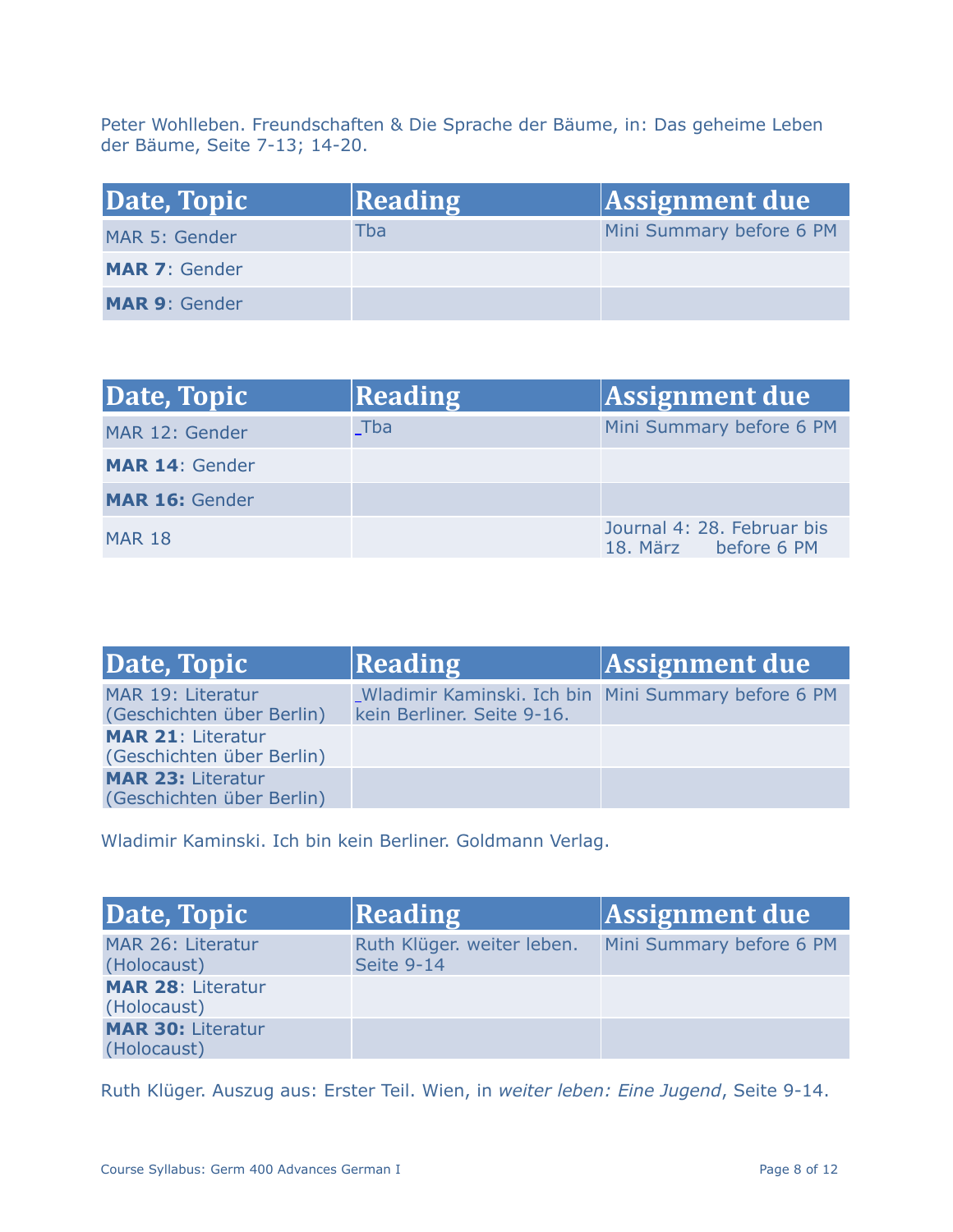| Date, Topic            | Reading | Assignment due                                               |
|------------------------|---------|--------------------------------------------------------------|
| APR <sub>2</sub>       |         | Vorträge vorbereiten                                         |
| <b>APR 4: Vorträge</b> |         |                                                              |
| <b>APR 6: Tba</b>      |         |                                                              |
| APR <sub>9</sub>       |         | Journal 5: 21. März bis 8.<br>April before 6 PM              |
| <b>APR 20</b>          |         | Journal: letzter Eintrag &<br>gesamtes Journal<br>einreichen |

# **University Policies**

During this pandemic, teaching and studying at UBC has new, often unpredictable challenges, for instance this term we start out in virtual learning spaces and plan to go back to on campus learning on January 24, 2022. Provincial Health Orders and UBC policy now mandate masks in all indoor public spaces on campus. These spaces include classrooms, residence halls, libraries, and common areas. Students who wish to request an exemption to the indoor mask mandate must do so based on one of the grounds for exemption detailed in [the PHO Order on Face Coverings \(COVID-19\)](https://www2.gov.bc.ca/assets/gov/health/about-bc-s-health-care-system/office-of-the-provincial-health-officer/covid-19/covid-19-pho-order-face-coverings.pdf). Such requests must be made through the Center for Accessibility (Vancouver campus).

After review, students that are approved for this accommodation will be provided with a letter of accommodation to share with faculty members teaching courses in which they are registered. In the intervening time, these students are welcome in the class.

Mask wearing protects you as well as others in your environment. Let's do everything we can as a community to stop the spread of this virus.

UBC provides resources to support student learning and to maintain healthy lifestyles but recognizes that sometimes crises arise, hence there are additional resources to access including those for survivors of sexual violence. UBC values respect for the person and ideas of all members of the academic community. Harassment and discrimination are not tolerated nor is suppression of academic freedom. UBC provides appropriate accommodation for students with disabilities and for religious observances. UBC values academic honesty and students are expected to acknowledge the ideas generated by others and to uphold the highest academic standards in all of their actions.

Details of the policies and how to access support are available on [the UBC Senate](https://senate.ubc.ca/policies-resources-support-student-success) [website](https://senate.ubc.ca/policies-resources-support-student-success): https://senate.ubc.ca/policies-resources-support-student-success and the UBC Academic Calendar: http://www.calendar.ubc.ca/vancouver/index.cfm?tree=3,0, 0,0 or here: http://learningcommons. ubc.ca/resource-guides/avoid-plagiarism/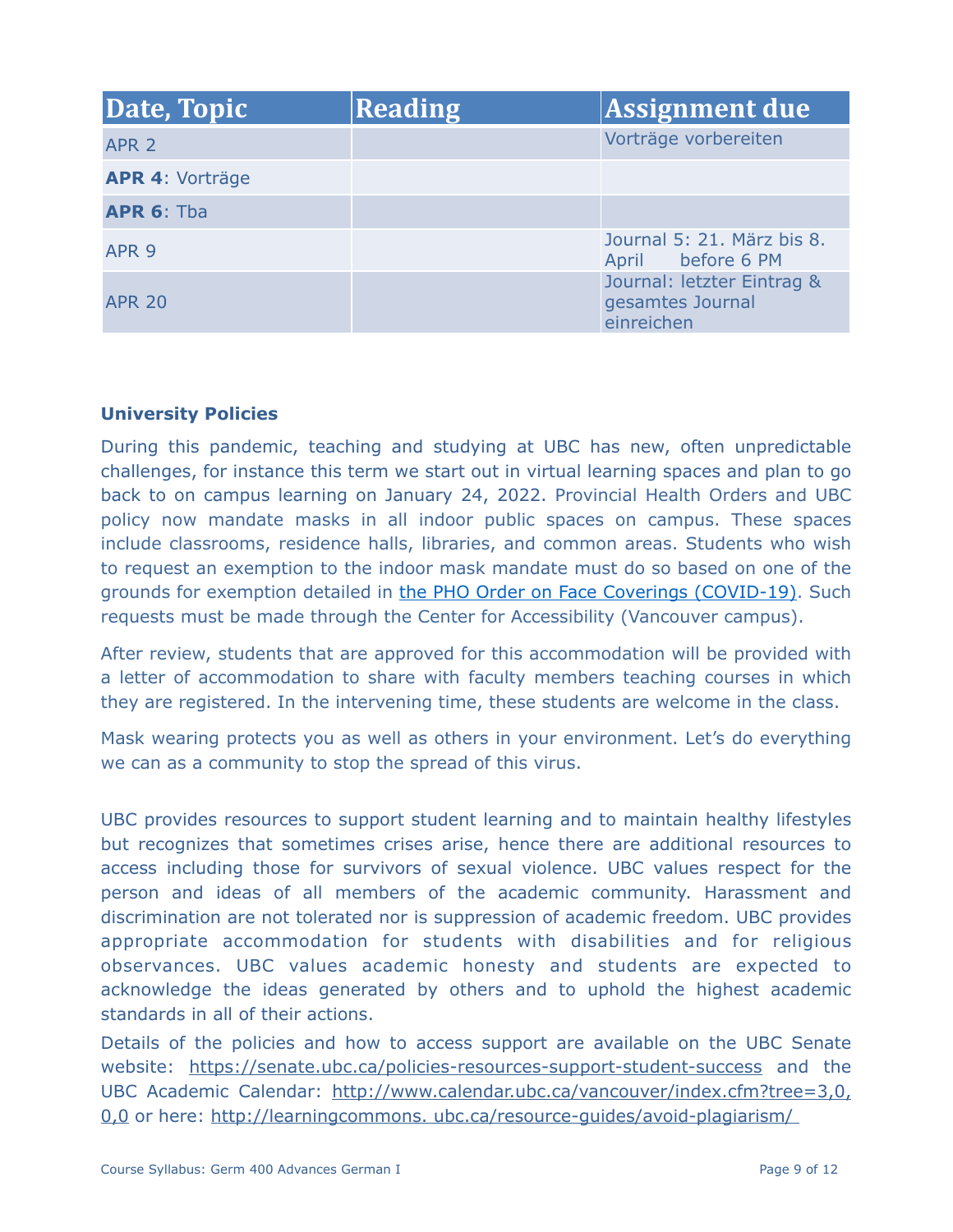# **Other Course Policies**

# **Names and Pronouns**

UBC provides us with a class roster that lists your given name and your "preferred" name. I will default to using your preferred name as listed on this roster, but please don't hesitate to let me know at any time (in person or by e-mail) if you would prefer me to use anything else (or if I am inadvertently mispronouncing your name). You can update your preferred name by logging onto the Student Services Centre (SSC) and choosing the "Personal Info" tab. Unfortunately, there is currently no way to register your pronouns in a similar way. I will attempt to be relatively neutral with gendered pronouns, unless you have explicitly told me which pronouns you prefer. Please don't hesitate to let me know at any time (in person or by e-mail) if you have preferences about your pronouns that you'd like me to follow (including e.g. whether you'd like me to be explicit about correcting mis-gendering in class if it happens).

# **Academic conduct**

Paramount in this course is the respect and dignity of all people involved and all people involved are responsible for the co-creation of a learning space where everyone's input can be respectfully heard.

It is the students' responsibility to know the University policies on plagiarism and academic misconduct. Please review UBC's policies on cheating, plagiarism, and other forms of academic dishonesty and misconduct (here: https://senate.ubc.ca/policiesresources-support-student-success or here: http://learningcommons.ubc.ca/resourceguides/avoid-plagiarism/). In this seminar, as per University regulations, students must write, correct and/or revise all their assignments independently (unless the assignment or a part thereof was meant to be a pair or small group activity); that is, with no assistance of any kind from another person. The use of electronic aids and devices is prohibited unless the instructor has granted permission; students are encouraged to consult scholarly publications (scholarly articles, books, book chapters), but must acknowledge all sources and clearly mark all quotations and ideas as such. Cheating, plagiarism and other forms of academic misconduct are serious offenses. They are subject to disciplinary action and will not be tolerated. All cases of academic misconduct will be forwarded to the Dean's Office.

Students might additionally consult the Purdue Writing Lab for general information on plagiarism, information on safe practices to avoid plagiarism and more: https: // owl.purdue.edu/owl/research\_and\_citation/using\_research/avoiding\_plagiarism/index.html

## **Attendance**

Regular attendance is an academic regulation of the Faculty of Arts. I will take note of absences. If you are unavoidably absent from scheduled classes you should report the reason for your absence (including technical issues) to me upon your return to class or via e-mail as soon as you have access to or feel well enough to access e-mail. You may be granted concession for your absence(s).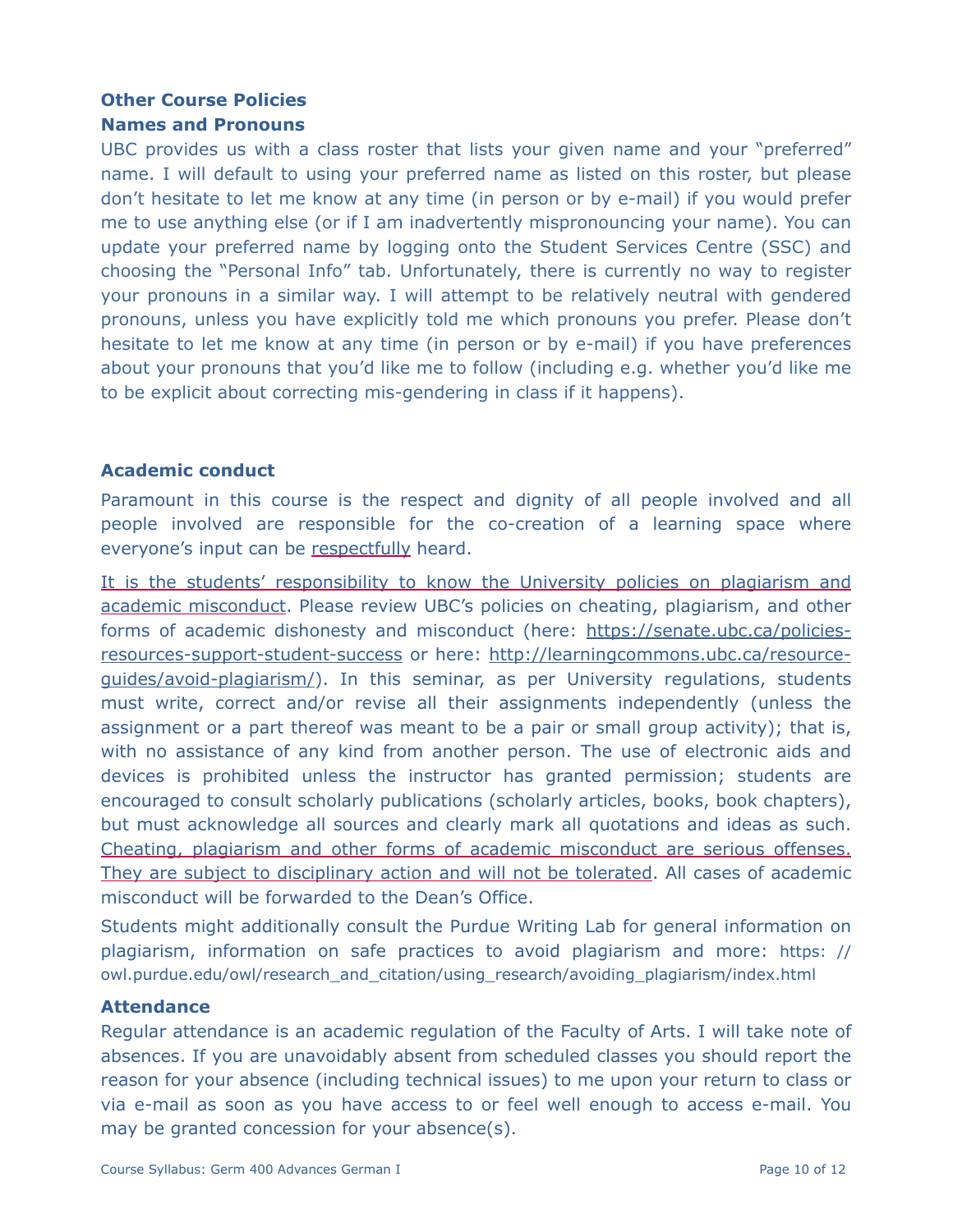[in-term concession](http://www.calendar.ubc.ca/vancouver/index.cfm?tree=3,329,0,0#26592): You must contact me via e-mail as soon as you are aware that you may need an [in-term concession.](http://www.calendar.ubc.ca/vancouver/index.cfm?tree=3,329,0,0#26592) I will adjudicate the request. Please include a Student Self-Declaration form, found on the [Arts Advising website.](https://students.arts.ubc.ca/advising/academic-performance/help-academic-concession/) If you require a second concession, you must make your request to your Faculty Advising Office. Please review your Faculty Advising Office's website for concession criteria as well as process to follow. A student without concession, whose attendance falls below 75 percent of the scheduled instructional hours, will automatically fail this course.

This course emphasizes active learning engagement and the responsibility of students for their own learning. Students have multiple opportunities to contribute to in-class learning activities and to class discussion. They are expected to arrive on time and required to refrain from using any devices unrelated to learning activities.

# **Assignments**

Students are expected to read assigned materials in advance and be prepared to discuss issues in a thoughtful and respectful way. Assignments are due on the day originally announced. 2% of the assigned grade will be deducted for every late day. In special, documented circumstances, assignments may be submitted after the initial due date, subject to explicit arrangements with the instructor. A valid note from Arts Advising might be required. During the term all assignment will be handed in electronically. Please ensure that all e-files are virus and worm free. Thank you. Students should name their assignments 'G410 date student first name' (example: G410 Jan18 Kim).

Group assignments or activities are to be prepared by all members of the group.

All assignments (Pdf format please) that students hand in need to be typed (TNR or Arial 11 or 12 pt), triple-spaced, titled and have the student's name as well as page numbers included on every page in the header or footer section. Cover pages are not necessary. For other details, please follow the APA guidelines (7th Edition). You can consult this site https://owl.purdue.edu/owl/research and citation/apa\_style/ Students who prefer to work with another style guide, such as Chicago or MLA, may do so. Consistent use is key.

# **Early Alert**

The instructor will do her best to reach out and offer support if she is concerned about students' academic performance or well-being. She will identify her concerns using Early Alert, a program that allows academic, financial, or mental health concerns to be identified sooner and responded to in a coordinated way and respectful manner. This provides students with the earliest possible connection to resources like academic advising, financial advising, counseling or other resources and support to help students get back on track. The information is treated confidentially and is meant to help students not hurt them. For more information, please visit earlyalert.ubc.ca.

# **Learning Analytics**

Learning analytics includes the collection and analysis of data about learners to improve teaching and learning. This course will be using CANVAS. CANVAS, like many